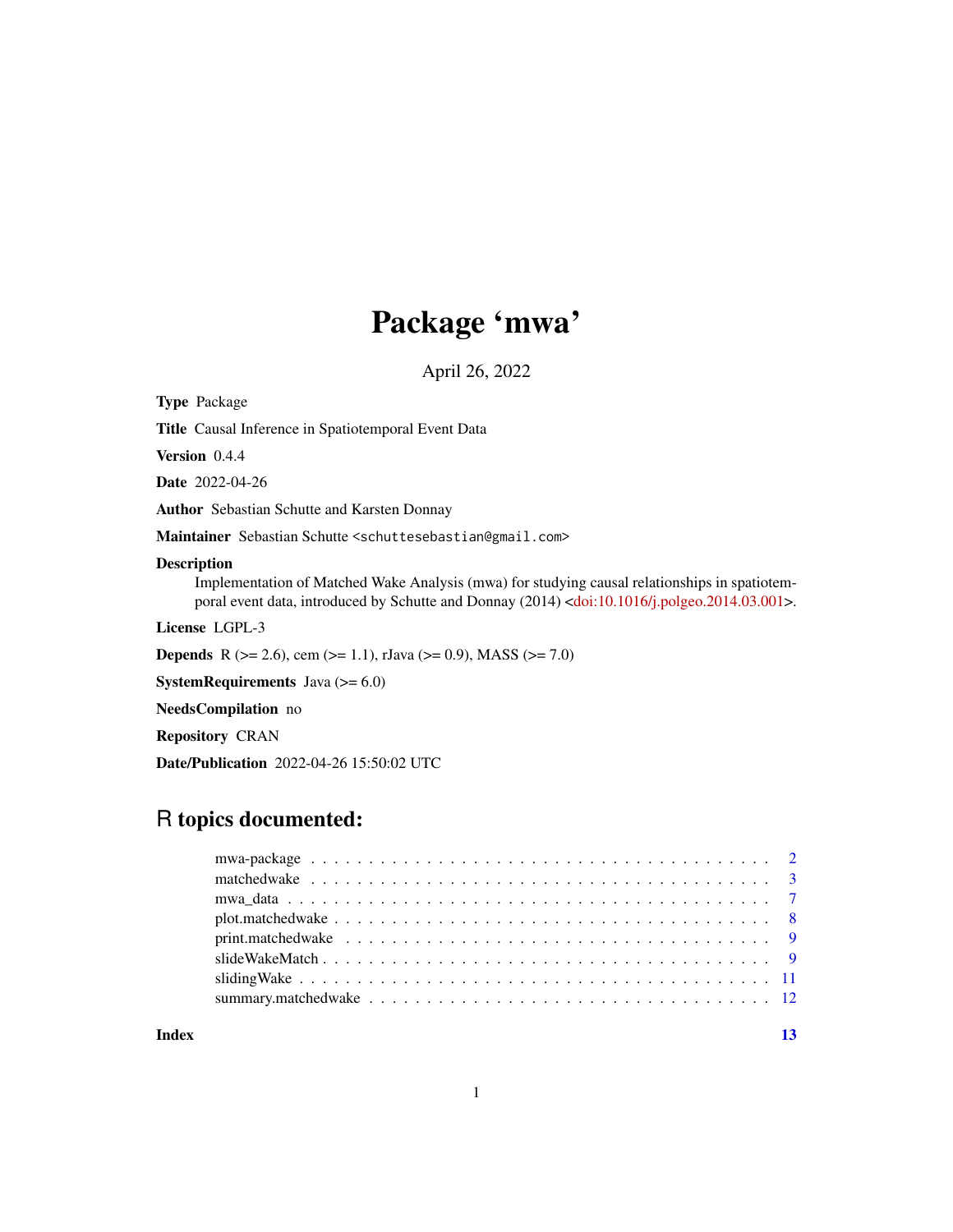<span id="page-1-1"></span><span id="page-1-0"></span>mwa-package *Matched Wake Analysis (mwa): Analyzing causal relationships in spatiotemporal event data*

#### **Description**

The package is designed to analyze causal relationships in spatially and temporally referenced data. Specific types of events might affect subsequent levels of other events. To estimate the corresponding effect, treatment, control, and dependent events are selected from the empirical sample. Treatment effects are established through automated matching and a diff-in-diffs regression design. The analysis is repeated for various spatial and temporal offsets from the treatment events.

#### Details

The full functionality of **mwa** is given through [matchedwake](#page-2-1), which relies on a small set of auxiliary methods. Note that print(), summary() and plot() commands are overloaded to return outputs specific to class matchedwake. For performance reasons, the iterative counting is done in Java using the rJava interface.

**IMPORTANT**: The size of the Java heap space has to be set before first calling the package via library(mwa) since JVM size cannot change once it has been initialized. This also implies that R has to be restarted if another library was already using a JVM in order for the heap space option to have any effect. To set the heap space to  $1$  GB, for example, use options (java.parameters = "-Xmx1g") (512 MB is the default size).

# Author(s)

Sebastian Schutte and Karsten Donnay

# References

Schutte, S., Donnay, K. (2014). "Matched wake analysis: Finding causal relationships in spatiotemporal event data." *Political Geography* 41:1-10.

#### See Also

[matchedwake](#page-2-1), [slidingWake](#page-10-1), [slideWakeMatch](#page-8-1), [print.matchedwake](#page-8-2), [summary.matchedwake](#page-11-1), [plot.matchedwake](#page-7-1)

# Examples

```
# Loading sample data
data(mwa_data)
# Specify required parameters:
# - 2 to 10 days in steps of 2
t_{width} < -c(2, 10, 2)# - 2 to 10 kilometers in steps of 2
spat_window < -c(2,10,2)# - column and entries that indicate treatment events
```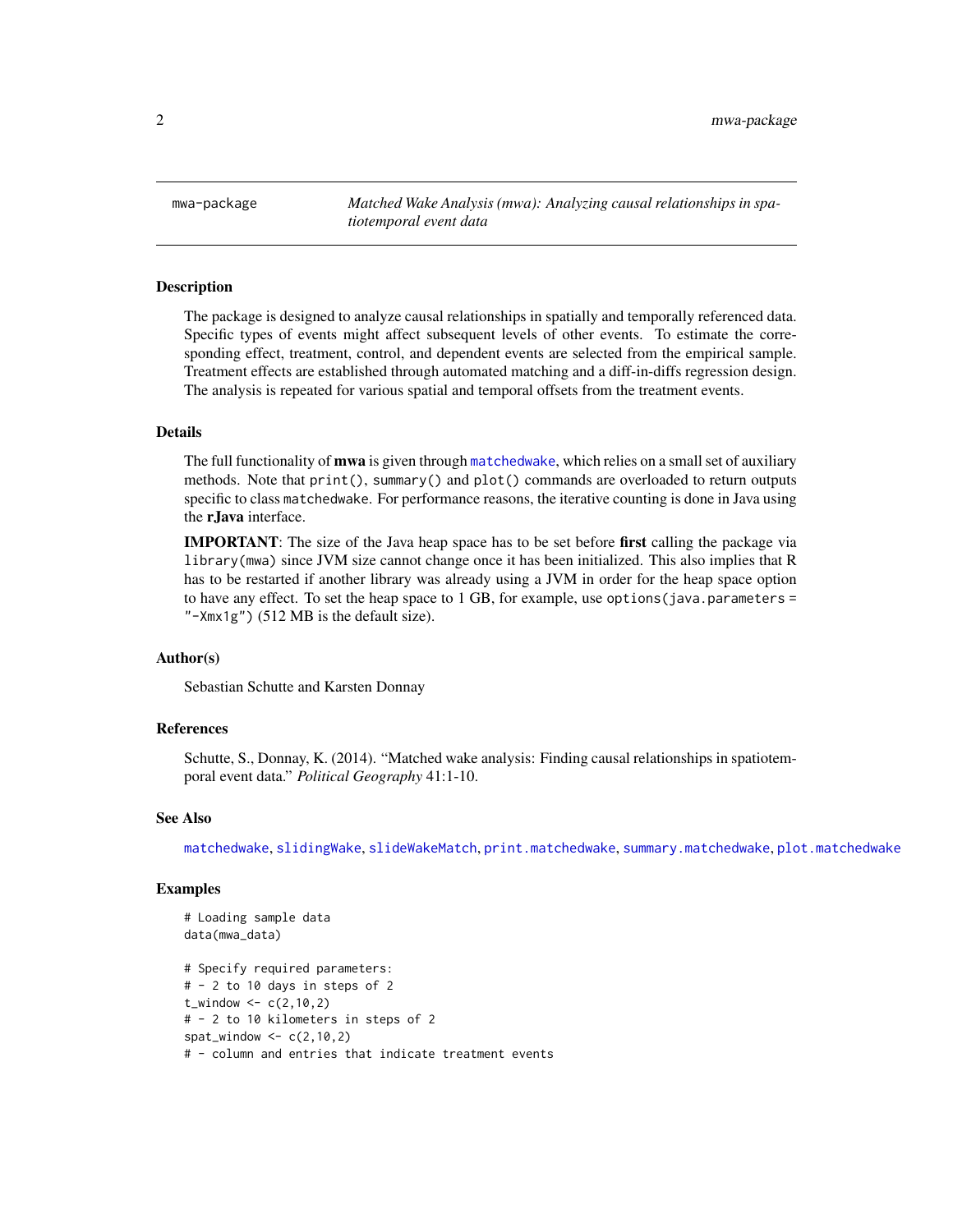# <span id="page-2-0"></span>matchedwake 3

```
treatment <- c("type","treatment")
# - column and entries that indicate control events
control <- c("type","control")
# - column and entries that indicate dependent events
dependent <- c("type","dependent")
# - columns to match on
matchColumns <- c("match1","match2")
# Specify optional parameters:
# - use weighted regression (default estimation method is "lm")
weighted <- TRUE
# - temporal units
t_unit <- "days"
# - match on counts of previous treatment and control events
TCM < - TRUE
# Execute method:
results <- matchedwake(mwa_data, t_window, spat_window, treatment, control, dependent,
                       matchColumns, weighted = weighted, t\_unit = t\_unit, TCM = TCM)
# Plot results:
plot(results)
# Return detailed summary of results:
summary(results, detailed = TRUE)
```
matchedwake *Estimate Treatment Effect for Sliding Spatiotemporal Windows*

#### **Description**

This function performs the Matched Wake Analysis (mwa), which consists of two steps: counts for previous and posterior events are established for different spatial and temporal offsets from treatment and control events. After that, the treatment effect is estimated in a difference-in-differences regression design. For performance reasons, the iterative counting is done in Java using the rJava interface.

IMPORTANT: The size of the Java heap space has to be set before first calling the package via library(mwa) since JVM size cannot change once it has been initialized. This also implies that R has to be restarted if another library was already using a JVM in order for the heap space option to have any effect. To set the heap space to  $1$  GB, for example, use options (java.parameters = "-Xmx1g") (512 MB is the default size).

#### Usage

```
matchedwake(data, t_window, spat_window, treatment, control,
           dependent, matchColumns, t_unit = "days", estimation = "lm",
```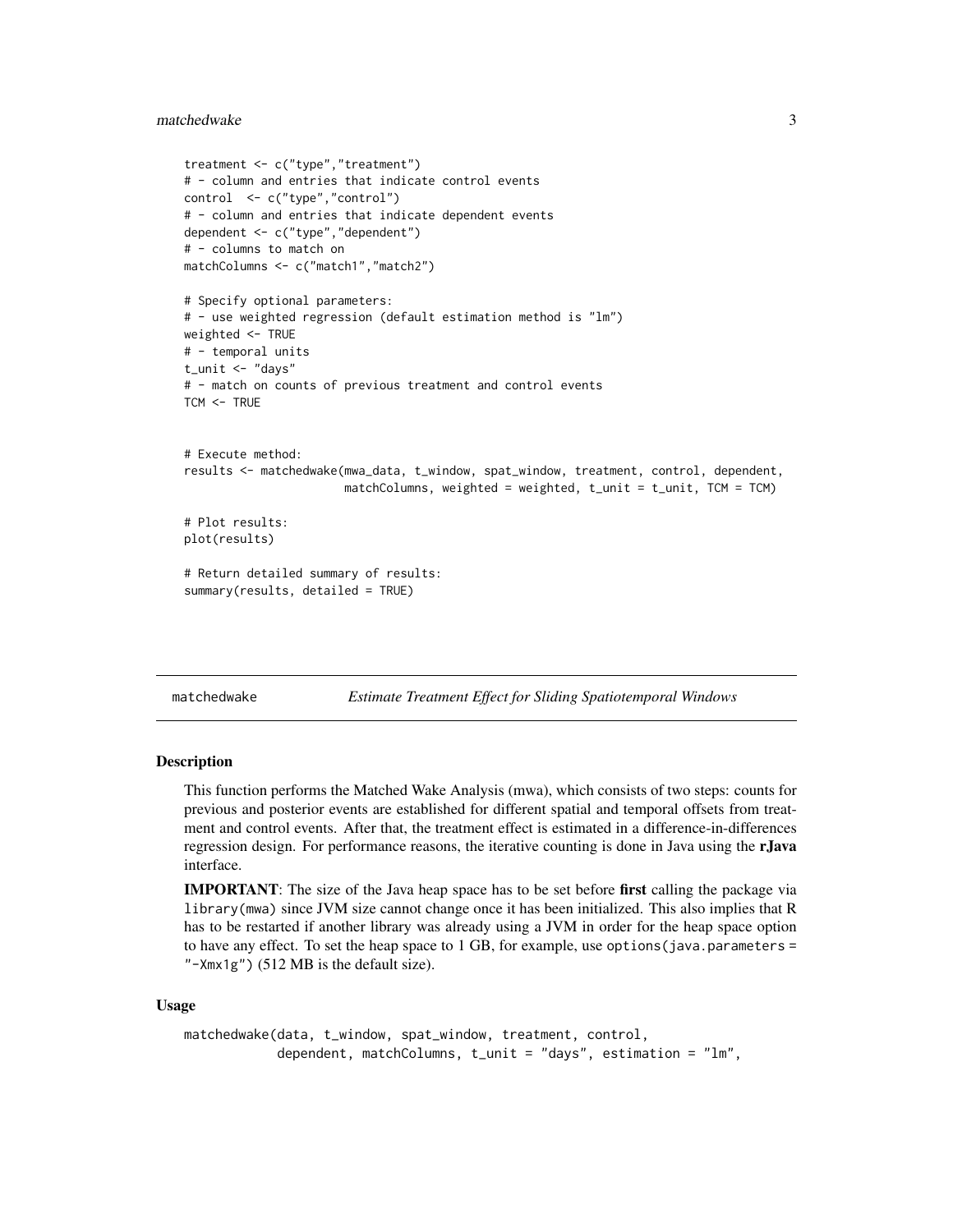```
formula = "dependent_post \sim dependent_pre + treatment",
        weighted = FALSE, estimationControls = c(), TCM = FALSE,
        deleteSUTVA = FALSE, alpha1 = 0.05, alpha2 = 0.1,
        match.default = TRUE, ...)
```
# Arguments

| data               | data. frame containing the observations. See Details.                                                                            |
|--------------------|----------------------------------------------------------------------------------------------------------------------------------|
| t_window           | specification of temporal windows in t_units. See Details.                                                                       |
| spat_window        | specification of spatial windows in kilometers. See Details.                                                                     |
| treatment          | vector of Strings identifying which type of events serve as treatments. See De-<br>tails.                                        |
| control            | vector of Strings identifying which type of events serve as controls. See Details.                                               |
| dependent          | vector of Strings identifying which type of events are affected by treatment. See<br>Details.                                    |
| matchColumns       | vector of Strings indicating the columns to match on. See Details.                                                               |
| t_unit             | String specifying the temporal units to be used, either "days", "hours", "mins"<br>or "secs". Default = "days". See Details.     |
| estimation         | String specifying method used for estimation, "lm", "att" or "nb". Default =<br>"1m". See Details.                               |
| formula            | String specifying the model used for estimation. Default = "dependent_post"<br>~ dependent_pre + treatment". See Details.        |
| weighted           | Boolean specifying whether regression is weighted (only affects estimations us-<br>ing "lm" or "att"). Default = FALSE.          |
| estimationControls |                                                                                                                                  |
|                    | vector of Strings indicating additional control dimensions to be included in the<br>estimation. See Details.                     |
| <b>TCM</b>         | Boolean to select whether the method should match on counts of previous treat-<br>ment and control instances. Default $=$ FALSE. |
| deleteSUTVA        | Boolean to select whether overlapping treatment and control episodes are deleted.<br>$Default = FALSE.$                          |
| alpha1             | first significance level used for the analysis and plots. Default = $0.05$ .                                                     |
| alpha2             | second significance level used for the analysis and plots. Default = $0.1$ .                                                     |
| match.default      | Boolean to select whether observations are matched using cem. Default = TRUE.                                                    |
| .                  | optional parameters that can be passed to the methods used for matching and<br>estimation. See Details.                          |

# Details

The method expects data to be a data.frame. Dates must be given in column timestamp and formatted as a date string with format "YYYY-MM-DD hh:mm:ss". Alternatively, a POSIX Date can be specified using the same format. data must also contain two entries called lat and lon for the geo location of each entry.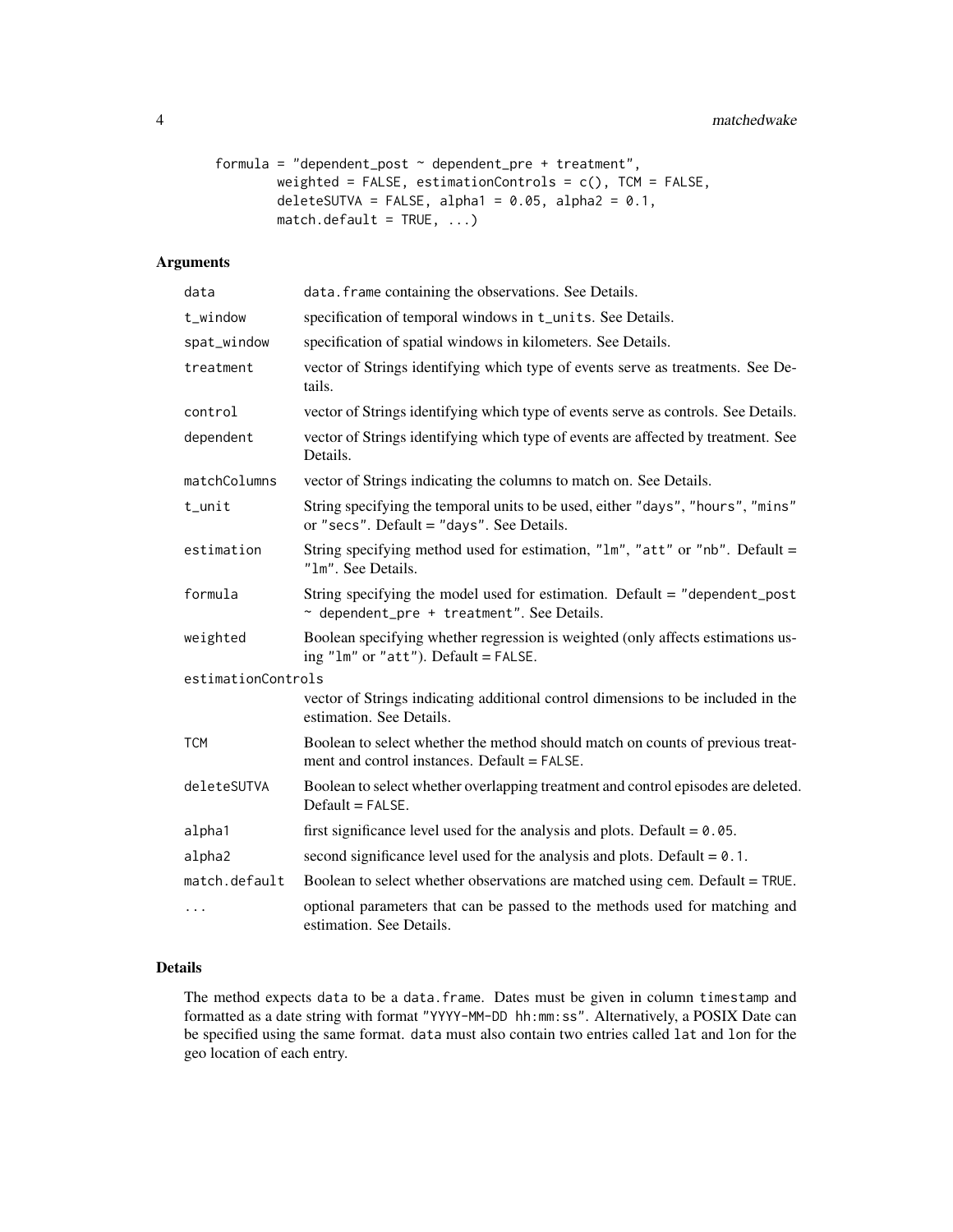### <span id="page-4-0"></span>matchedwake 5

t\_window specifies the minimal and maximal temporal window sizes and corresponding steps used in the iteration. Required syntax is c(min\_window, max\_window, step\_size) with step\_size in units of t\_unit. The spatial window spat\_window is specified in the same way with kilometers as units.

treatment, control and dependent define which category of events is considered to be treatment, control and dependent cases respectively. The required syntax is  $c$  (column\_name, value) where column\_name must be entered as String and value can be Numeric, Boolean, or a String.

matchColumns selects the columns in data used for matching. Matching variables are expected to be coded together with every treatment and control type event and are assumed to reflect a set of suitable matching variables (what is suitable will, of course, vary from case to case).

The optional argument t\_unit specifies the temporal resolution for which the analysis is to be conducted, one of either "days", "hours", "mins" or "secs". If the time stamps provided in data are more precise than the resolution they are truncated accordingly.

mwa estimates treatment effects using a diff-in-diffs regression design. By default this is specified as "dependent\_post  $\sim$  dependent\_pre + treatment" (where "pre" and "post" refer to pre and post intervention). Alternatively, "dependent\_post - dependent\_pre ~ treatment" is accepted. Only those two input specifications are allowed, any other input will result in an error.

Three different estimation approaches can be chosen using estimation: a linear model ("lm", stats), all models available through ("att", cem) or a count dependent model ("glm.nb", MASS). For regressions using "lm" or "att" weighted sets whether or not the regression is weighted by the number of treatment vs. control cases. Additional control variables can be specified via estimationControls. For example, if estimationControls =  $c("covariate1")$ , the package automatically modifies the default estimation formula to "dependent\_post  $\sim$  dependent\_pre + covariate1 + treatment" (analogously for the other specification). In this case the output then also not only returns the estimate and p value for treatment but further returns the coefficients and p values for all additional control variables.

The package supports full inheritance for optional arguments of the following methods: [cem](#page-0-0) and [att](#page-0-0) (cem), [lm](#page-0-0) (stats), [glm.nb](#page-0-0) (MASS). To guarantee unique inputs for each method, options have to entered into matchedwake() using a prefix that consists of the method name separated by ".". For example, in order for [cem](#page-0-0) to return an exactly balanced dataset simply add cem. k2k = TRUE as optional argument.

# Value

Returns an object of class matchedwake, which is a list of objects with the following slots:

| estimates    | data. frame with estimates and p values for all spatial and temporal windows<br>considered. For estimation = "lm" it also returns a pseudo $R^2$ value. If<br>additional control dimensions were included in the estimation, it further returns<br>the corresponding coefficients and p values. |
|--------------|-------------------------------------------------------------------------------------------------------------------------------------------------------------------------------------------------------------------------------------------------------------------------------------------------|
| matching     | data. Frame with detailed matching statistics for all spatial and temporal win-<br>dows considered. Returns the number of control and treatment episodes, L1<br>metric, percent common support. All values are given both pre and post match-<br>ing.                                           |
| <b>SUTVA</b> | data. frame with detailed statistics on the degree of overlaps of the spatiotem-<br>poral cylinders. Returns the fraction of cases in which two or more treatment (or<br>control) episodes overlap ("SO": same overlap) and the fraction of overlapping                                         |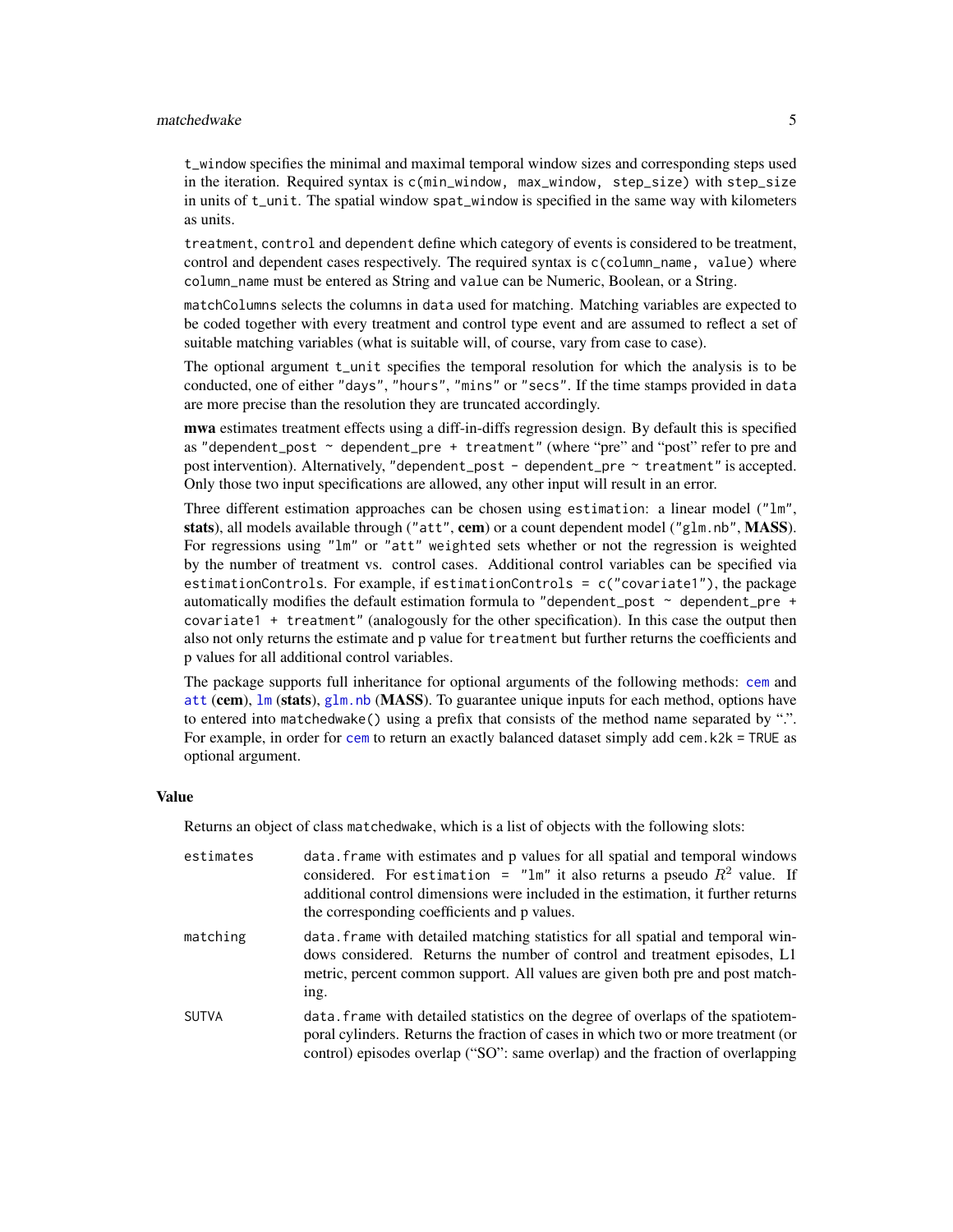<span id="page-5-0"></span>

|            | treatment and control episodes ("MO": mixed overlap). All values are given pre<br>and post matching and for the full time window.                                                                                                                                                                                                                                                               |
|------------|-------------------------------------------------------------------------------------------------------------------------------------------------------------------------------------------------------------------------------------------------------------------------------------------------------------------------------------------------------------------------------------------------|
| wakes      | data. Frame providing the information for the spatiotemporal cylinders (or wakes)<br>for all spatial and temporal windows considered. Returns the eventID (i.e.<br>the index of the event in the time-ordered dataset), treatment (1: treatment<br>episode, 0: control episode), counts of dependent events, overlaps ("SO" and<br>"MO") pre and post intervention, and the matching variables. |
| parameters | list of all arguments passed to the method.                                                                                                                                                                                                                                                                                                                                                     |
| call       | the call.                                                                                                                                                                                                                                                                                                                                                                                       |

# Author(s)

Sebastian Schutte and Karsten Donnay.

#### References

Schutte, S., Donnay, K. (2014). "Matched wake analysis: Finding causal relationships in spatiotemporal event data." *Political Geography* 41:1-10.

#### See Also

[mwa-package](#page-1-1), [slidingWake](#page-10-1), [slideWakeMatch](#page-8-1), [print.matchedwake](#page-8-2), [summary.matchedwake](#page-11-1), [plot.matchedwake](#page-7-1)

# Examples

```
# Loading sample data
data(mwa_data)
# Specify required parameters:
# - 2 to 10 days in steps of 2
t_window \leq c(2, 10, 2)# - 2 to 10 kilometers in steps of 2
spat_window \leq c(2,10,2)# - column and entries that indicate treatment events
treatment <- c("type","treatment")
# - column and entries that indicate control events
control <- c("type","control")
# - column and entries that indicate dependent events
dependent <- c("type","dependent")
# - columns to match on
matchColumns <- c("match1","match2")
# Specify optional parameters:
# - use weighted regression (default estimation method is "lm")
weighted <- TRUE
# - temporal units
t_unit <- "days"
# - match on counts of previous treatment and control events
TCM <- TRUE
```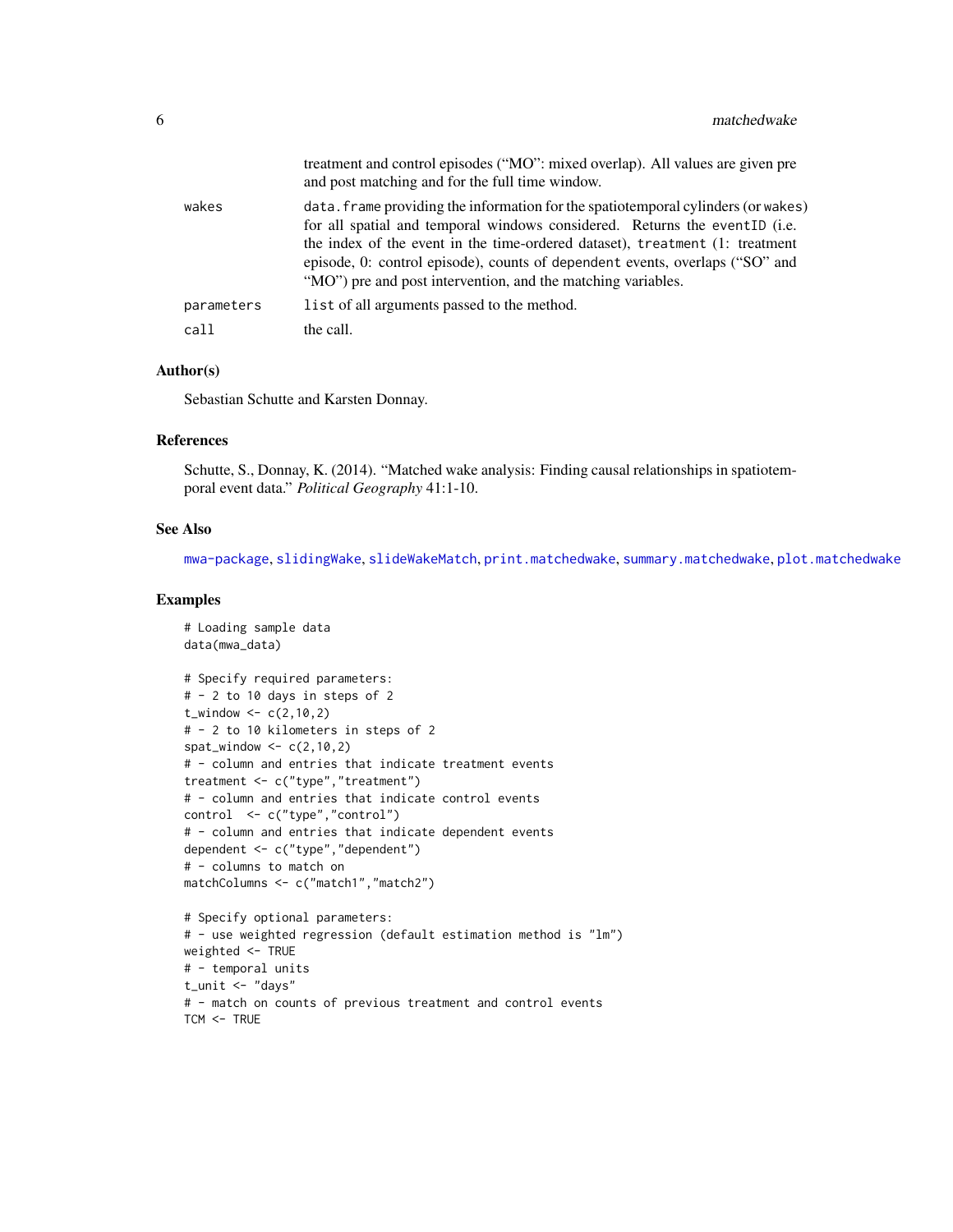#### <span id="page-6-0"></span>mwa\_data 7

```
# Execute method:
results <- matchedwake(mwa_data, t_window, spat_window, treatment, control, dependent,
                       matchColumns, weighted = weighted, t\_unit = t\_unit, TCM = TCM)
# Plot results:
plot(results)
# Return detailed summary of results:
summary(results, detailed = TRUE)
```
#### mwa\_data *Data to Illustrate the Functionality of mwa*

#### Description

This artificial data set illustrates how **mwa** can be used to identify causal effects. Treatment, control, and dependent events are referenced in time and space. Increased levels of dependent events following treatments can be visually and numerically analyzed using the package.

#### Usage

```
data(mwa_data)
```
#### Format

A data.frame containing observations.

#### Source

Monte Carlo Simulations. See supplementary information of Schutte and Donnay (2014).

#### References

Schutte, S., Donnay, K. (2014). "Matched wake analysis: Finding causal relationships in spatiotemporal event data." *Political Geography* 41:1-10.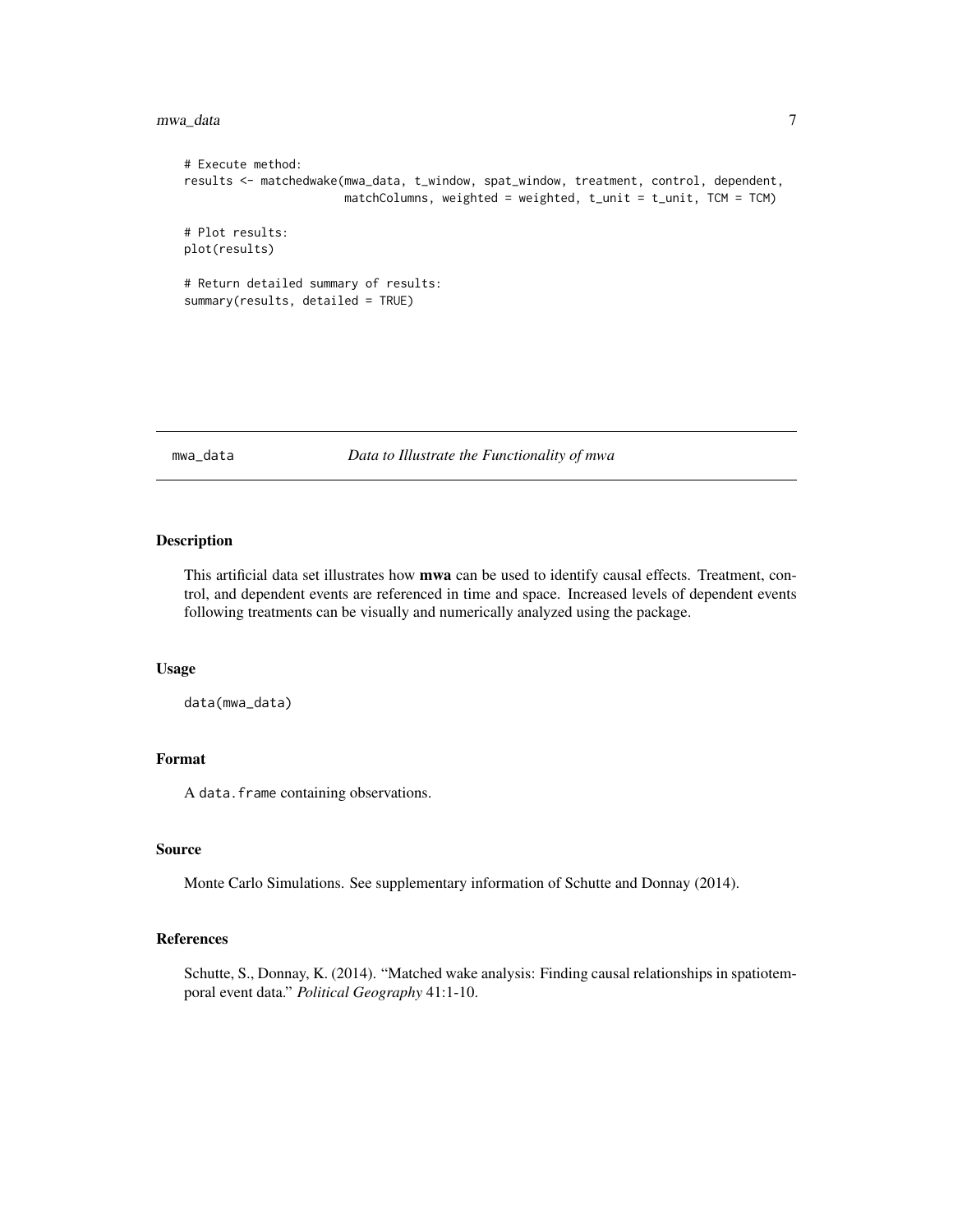#### Description

Overloads the default plot() for objects of class matchedwake. Returns a contour plot: The lighter the color the larger the estimated treatment effect. The corresponding standard errors are indicated by shading out some of the estimates: No shading corresponds to  $p < alpha1$  for the treatment effect in the diff-in-diffs analysis. Dotted lines indicate p-values between alpha1 and alpha2 and full lines indicate  $p > alpha2$ . The cells indicating effect size and significance level are arranged in a table where each field corresponds to one specific combination of spatial and temporal sizes.

#### Usage

## S3 method for class 'matchedwake'  $plot(x, zlim = NA, plotNAs = TRUE, ...)$ 

#### Arguments

| x        | object of class matchedwake.                                                                                                                                                                                           |
|----------|------------------------------------------------------------------------------------------------------------------------------------------------------------------------------------------------------------------------|
| zlim     | Manually sets the range of the color map of the contour plot, required format<br>is $c(MINIMUM, MAXIMUM)$ . Default = NA, i.e. the range is automatically set<br>from the MINIMUM and MAXIMUM values of the estimates. |
| plotNAs  | Boolean indicating whether or not to visualize NA estimates as "no effect" (i.e.<br>$(0)$ . Default = TRUE.                                                                                                            |
| $\cdots$ | further arguments passed to or from other methods.                                                                                                                                                                     |

#### Author(s)

Sebastian Schutte and Karsten Donnay.

#### References

Schutte, S., Donnay, K. (2014). "Matched wake analysis: Finding causal relationships in spatiotemporal event data." *Political Geography* 41:1-10.

# See Also

[matchedwake](#page-2-1)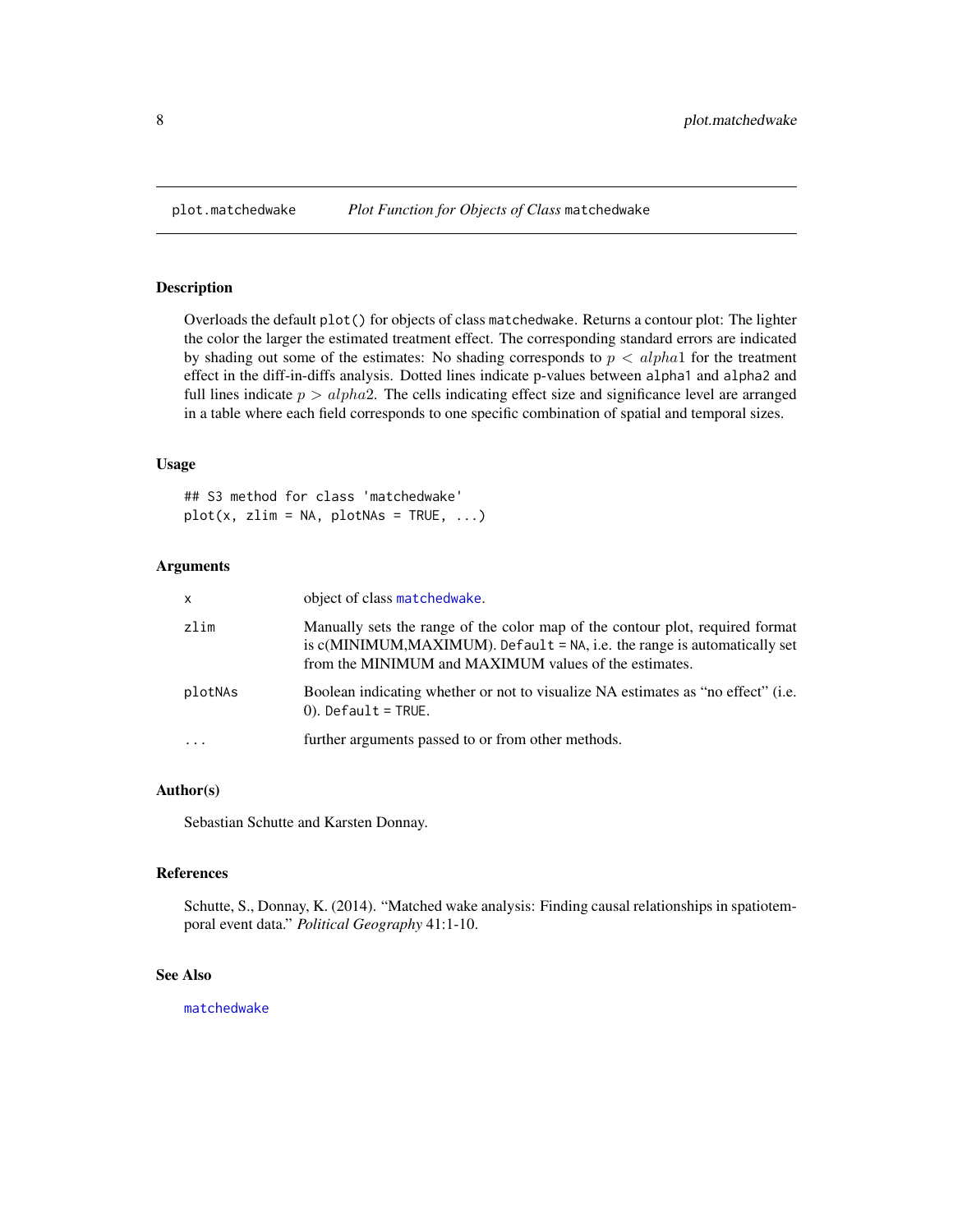<span id="page-8-2"></span><span id="page-8-0"></span>print.matchedwake *Print Function for Objects of Class* matchedwake

#### Description

Overloads the default print() for objects of class matchedwake.

#### Usage

```
## S3 method for class 'matchedwake'
print(x, \ldots)
```
#### Arguments

|   | object of class matchedwake.                       |
|---|----------------------------------------------------|
| . | further arguments passed to or from other methods. |

# Value

Returns a data.frame with all significant results (significance level is alpha1 as retrieved from x\$parameters).

#### Author(s)

Sebastian Schutte and Karsten Donnay.

#### References

Schutte, S., Donnay, K. (2014). "Matched wake analysis: Finding causal relationships in spatiotemporal event data." *Political Geography* 41:1-10.

# See Also

[matchedwake](#page-2-1)

<span id="page-8-1"></span>slideWakeMatch *Auxiliary Function to Match Data and Estimate Treatment Effects*

# Description

Method takes the output of [slidingWake](#page-10-1), matches observations using [cem](#page-0-0) and estimates treatment effects using linear models ([lm](#page-0-0) or [att](#page-0-0)) or a count dependent variable model ([glm.nb](#page-0-0)).

#### Usage

slideWakeMatch(wakes, alpha1, matchColumns, estimation, formula, weighted, estimationControls, TCM, match.default, ...)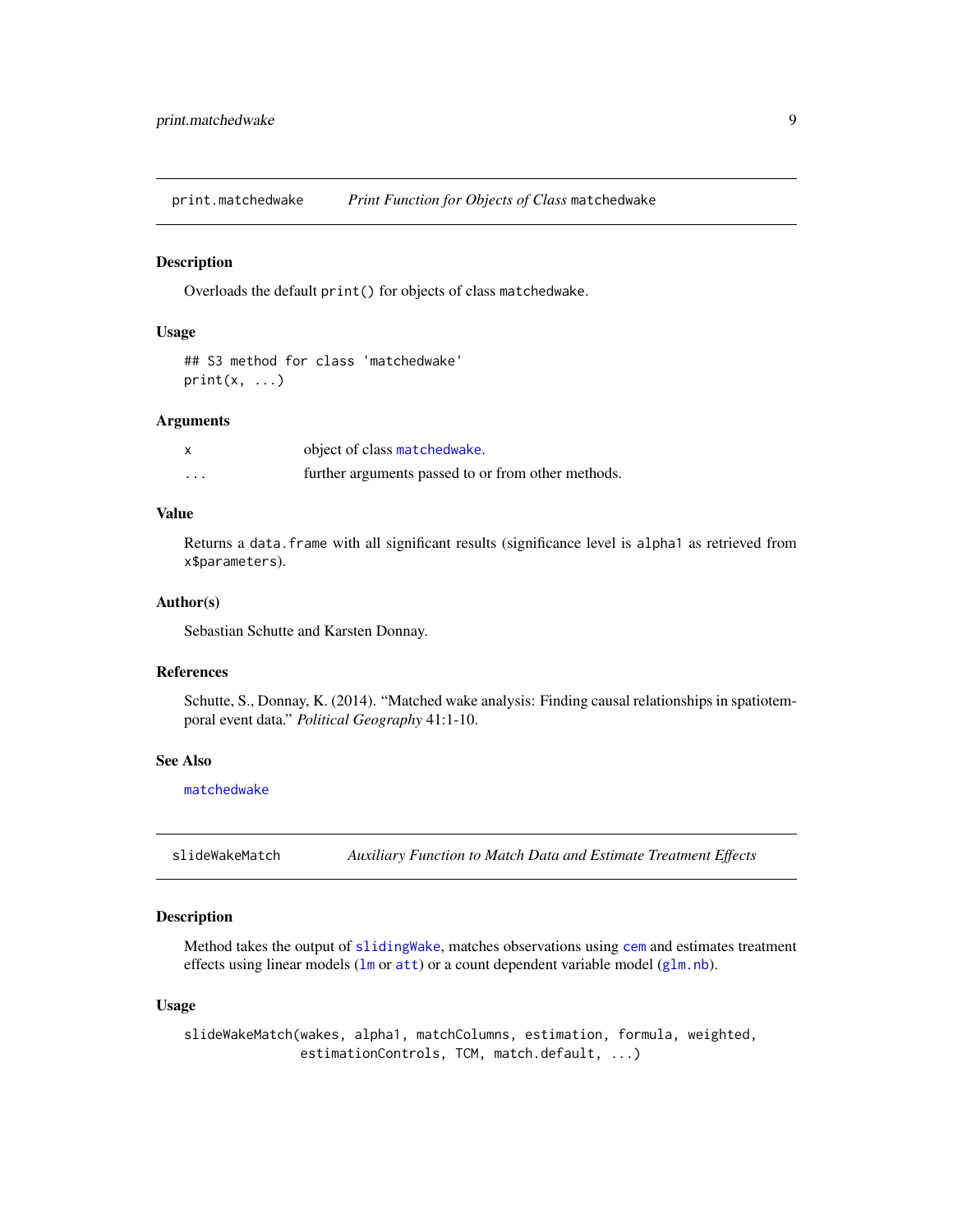# Arguments

| wakes              | data. frame. See "wakes" in the description of matchedwake for details.                                       |
|--------------------|---------------------------------------------------------------------------------------------------------------|
| alpha1             | significance level used for the analysis and plots. Default $= 0.05$ .                                        |
| matchColumns       | vector of Strings indicating the columns to match on.                                                         |
| estimation         | String specifying method used for estimation.                                                                 |
| formula            | String specifying the model used for estimation.                                                              |
| weighted           | Boolean specifying whether regression is weighted.                                                            |
| estimationControls |                                                                                                               |
|                    | vector of Strings indicating additional control dimensions to be included in the<br>estimation.               |
| <b>TCM</b>         | Boolean to select whether the method should match on counts of previous treat-<br>ment and control instances. |
| match.default      | Boolean to select whether observations are matched using cem.                                                 |
| $\cdots$           | optional parameters that can be passed to the methods used for matching and<br>estimation.                    |

# Details

See the description of [matchedwake](#page-2-1) for details.

# Value

Returns a list with the following slots:

| estimates | data frame with estimates and p values for all spatial and temporal windows<br>considered.           |
|-----------|------------------------------------------------------------------------------------------------------|
| matching  | data. frame with detailed matching statistics for all spatial and temporal win-<br>dows considered.  |
| SUTVA     | data, frame with detailed statistics on the degree of overlaps of the spatiotem-<br>poral cylinders. |
| wakes     | data.frame.                                                                                          |

See the description of [matchedwake](#page-2-1) for details.

# Author(s)

Sebastian Schutte and Karsten Donnay.

# References

Schutte, S., Donnay, K. (2014). "Matched wake analysis: Finding causal relationships in spatiotemporal event data." *Political Geography* 41:1-10.

# See Also

[matchedwake](#page-2-1), [slidingWake](#page-10-1)

<span id="page-9-0"></span>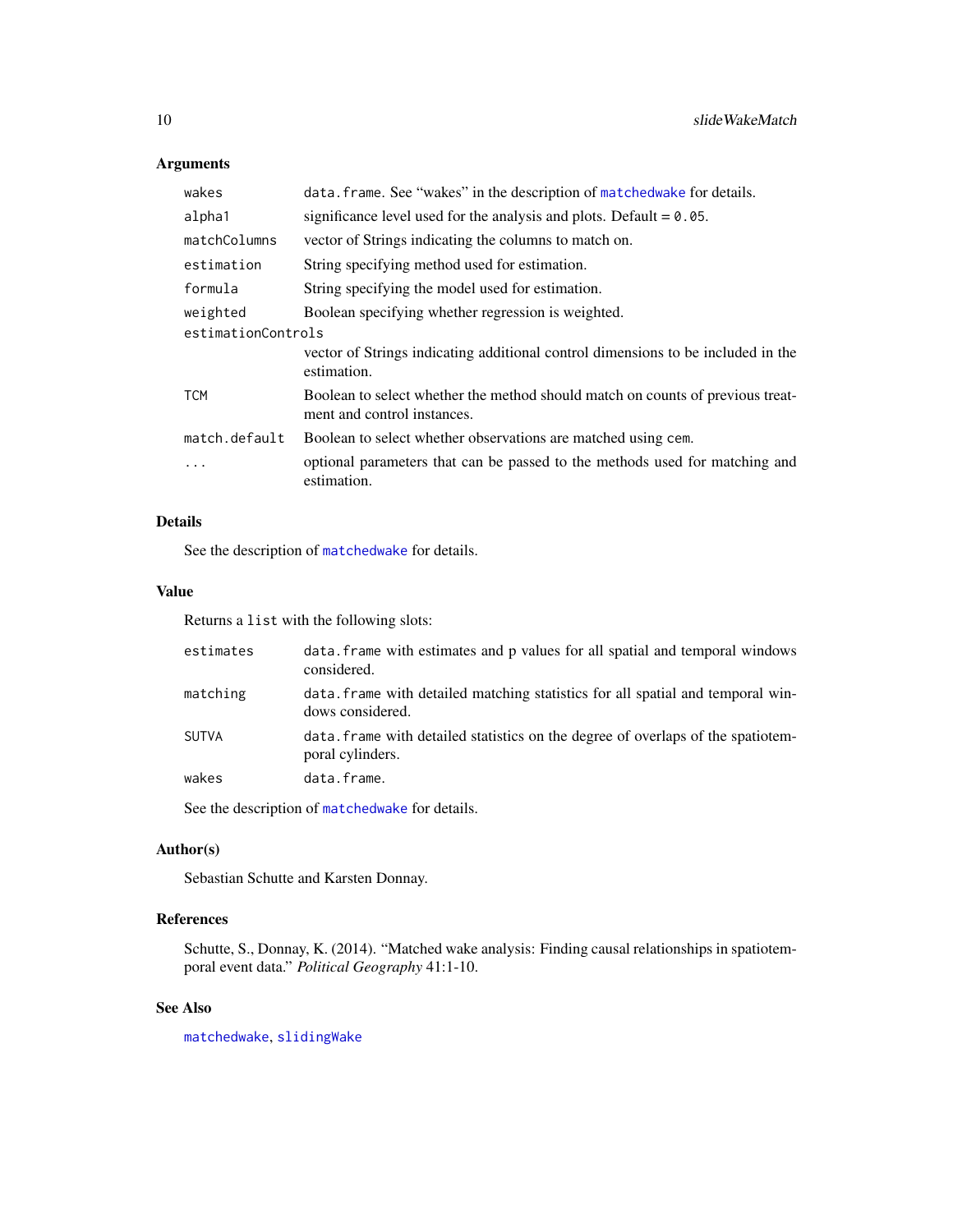<span id="page-10-1"></span><span id="page-10-0"></span>slidingWake *Auxiliary Function to Iterate Through Sliding Spatiotemporal Windows*

# Description

Method iterates through all spatial and temporal window sizes specified and counts dependent events with a given spatial window and for a given temporal window (symmetrically in forward and backward direction in time). For performance reasons, the iterative counting is done in Java using the rJava interface.

IMPORTANT: The size of the Java heap space has to be set before first calling the package via library(mwa) since JVM size cannot change once it has been initialized. This also implies that R has to be restarted if another library was already using a JVM in order for the heap space option to have any effect. To set the heap space to  $1$  GB, for example, use options (java.parameters = "-Xmx1g") (512 MB is the default size).

#### Usage

```
slidingWake(data, t_unit, t_window, spat_window, treatment, control,
           dependent, matchColumns, estimationControls)
```
#### Arguments

| data               | data. frame containing the observations.                                                        |
|--------------------|-------------------------------------------------------------------------------------------------|
| $t_$ unit          | String specifying the temporal units to be used.                                                |
| t_window           | specification of temporal windows in t_units.                                                   |
| spat_window        | specification of spatial windows in kilometers.                                                 |
| treatment          | vector of Strings identifying which type of events serve as treatments.                         |
| control            | vector of Strings identifying which type of events serve as controls.                           |
| dependent          | vector of Strings identifying which type of events are affected by treatment.                   |
| matchColumns       | vector of Strings indicating the columns to match on.                                           |
| estimationControls |                                                                                                 |
|                    | vector of Strings indicating additional control dimensions to be included in the<br>estimation. |

# Details

See the description of [matchedwake](#page-2-1) for details.

# Value

Returns a data.frame. See "wakes" in the description of [matchedwake](#page-2-1) for details.

#### Author(s)

Sebastian Schutte and Karsten Donnay.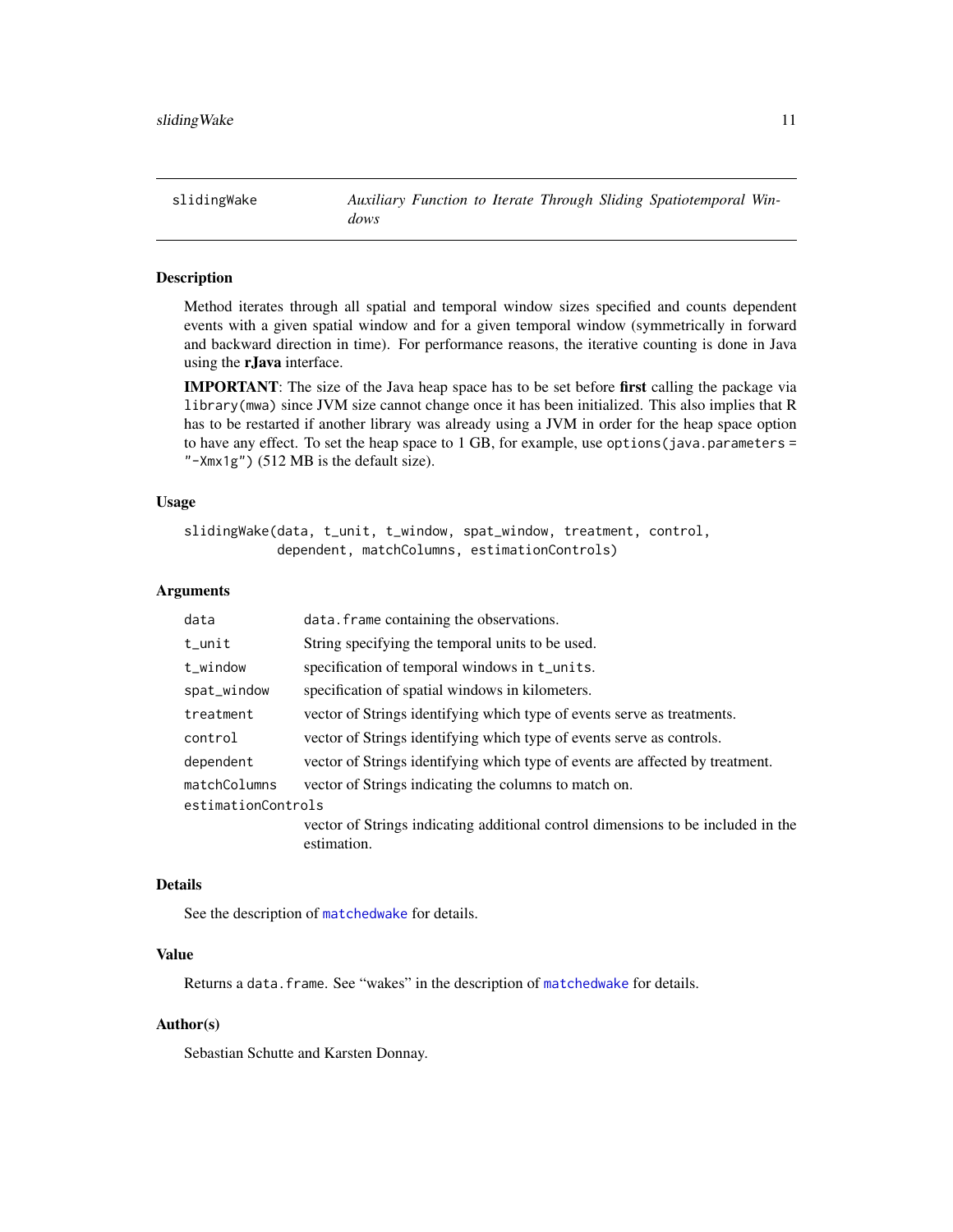#### <span id="page-11-0"></span>References

Schutte, S., Donnay, K. (2014). "Matched wake analysis: Finding causal relationships in spatiotemporal event data." *Political Geography* 41:1-10.

# See Also

[matchedwake](#page-2-1), [slideWakeMatch](#page-8-1)

<span id="page-11-1"></span>summary.matchedwake *Summary Function for Objects of Class* matchedwake

# Description

Overloads the default summary() for objects of class matchedwake.

### Usage

```
## S3 method for class 'matchedwake'
summary(object, detailed = FALSE, ...)
```
#### Arguments

| object   | object of class matchedwake.                                                                  |
|----------|-----------------------------------------------------------------------------------------------|
| detailed | Boolean indicating whether or not a detailed summary should be returned. Default<br>$=$ TRUF. |
| $\cdots$ | further arguments passed to or from other methods.                                            |

#### Value

Returns a data.frame with an overview of all significant results (significance level is alpha1 as retrieved from x\$parameters). If detailed = TRUE this overview includes a number of matching statistics and statistics on overlaps of the spatiotemporal cylinders. If additional control dimensions were included in the estimation, it also provides an overview of the corresponding coefficients and p values for all significant results.

# Author(s)

Sebastian Schutte and Karsten Donnay.

# References

Schutte, S., Donnay, K. (2014). "Matched wake analysis: Finding causal relationships in spatiotemporal event data." *Political Geography* 41:1-10.

# See Also

[matchedwake](#page-2-1)